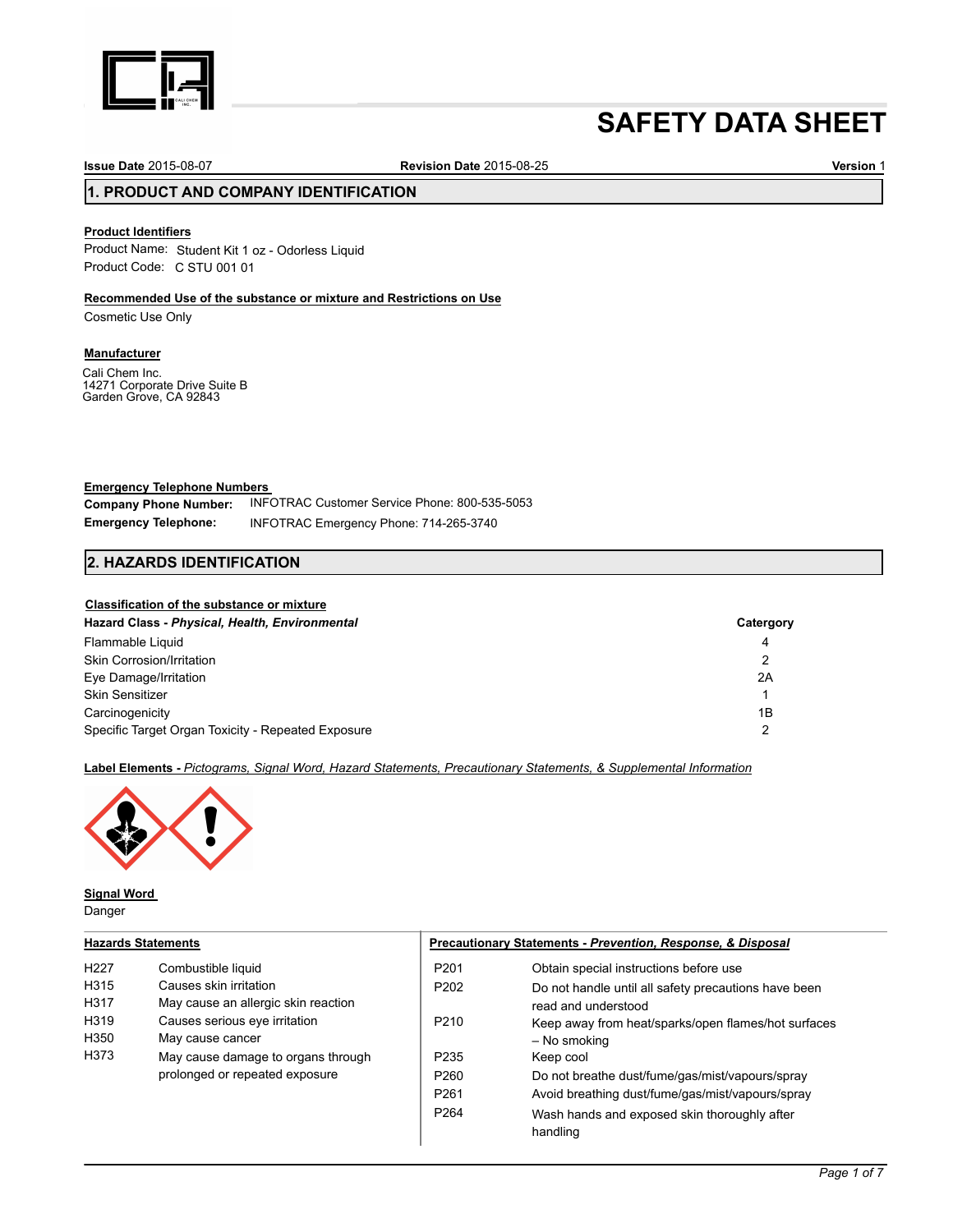| P272             | Contaminated work clothing should not be allowed out    |
|------------------|---------------------------------------------------------|
|                  | of the workplace                                        |
| P <sub>280</sub> | Wear protective gloves/protective clothing/eye          |
|                  | protection/face protection                              |
| P <sub>281</sub> | Use personal protective equipment as required           |
| P314             | Get Medical advice/attention if you feel unwell         |
| P321             | Specific treatment (see  on this label)                 |
| P362             | Take off contaminated clothing and wash before reuse    |
| P363             | Wash contaminated clothing before reuse                 |
| P302+P352        | IF ON SKIN: Wash with soap and water                    |
| P305+P351        | IF IN EYES: Rinse continuously with water for several   |
| +P338            | minutes. Remove contact lenses if present and easy to   |
|                  | $do$ – continue rinsing                                 |
| P308+P313        | IF exposed or concerned: Get medical advice/attention   |
| P332+P313        | If skin irritation occurs: Get medical advice/attention |
| P333+P313        | If skin irritation or a rash occurs: Get medical        |
|                  | advice/attention                                        |
| P337+P313        | Get medical advice/attention                            |
| P370+P378        | In case of fire: Use CO2 for extinction                 |
| P405             | Store locked up                                         |
| P403+P235        | Store in a well ventilated place. Keep cool             |
| P <sub>501</sub> | Dispose of contents/container to an authorized          |
|                  | disposal facility                                       |

| 3. COMPOSITION/INFORMATION ON INGREDIENTS |          |          |                                                                                                                                                                                                                                                             |  |
|-------------------------------------------|----------|----------|-------------------------------------------------------------------------------------------------------------------------------------------------------------------------------------------------------------------------------------------------------------|--|
| <b>Hazardous Components</b>               | Cas No.  | Weight-% | <b>GHS Ratings</b>                                                                                                                                                                                                                                          |  |
| 2-Hydroxyethyl Methacrylate<br>(HEMA)     | 868-77-9 | 80<br>70 | Skin Corrosion/Irritation 2<br>(H315)<br>Eye Damage/Irritation 2A<br>(H319)<br>Skin Sensitizer 1 (H317)                                                                                                                                                     |  |
| Triethyleneglycol Dimethacrylate          | 109-16-0 | 30<br>20 | Skin Sensitizer 1 (H317)                                                                                                                                                                                                                                    |  |
| Dimethyltolylamine                        | 99-97-8  | 0        | Oral Toxicity Acute Tox. 3<br>(H301)<br>Dermal Toxicity Acute Tox. 3<br>(H311)<br>Inhalation Toxicity Acute Tox.<br>3 (H331)<br>Carcinogenicity 2 (H351)<br>Specific Target Organ<br>Toxicity - Repeated<br>Exposure 2 (H373)<br>Aquatic Toxicity C3 (H412) |  |

*\*Component names may have been omitted to protect confidential business information (CBI) in compliance with OSHA GHS HCS §1910.1200 Appendix E. A full disclosure safety data sheet can be supplied in emergency and non-emergency situations upon written request.* 

# **4. FIRST AID MEASURES**

# **General Advice**

Provide the SDS to medical personnel for treatment.

# **Inhalation:**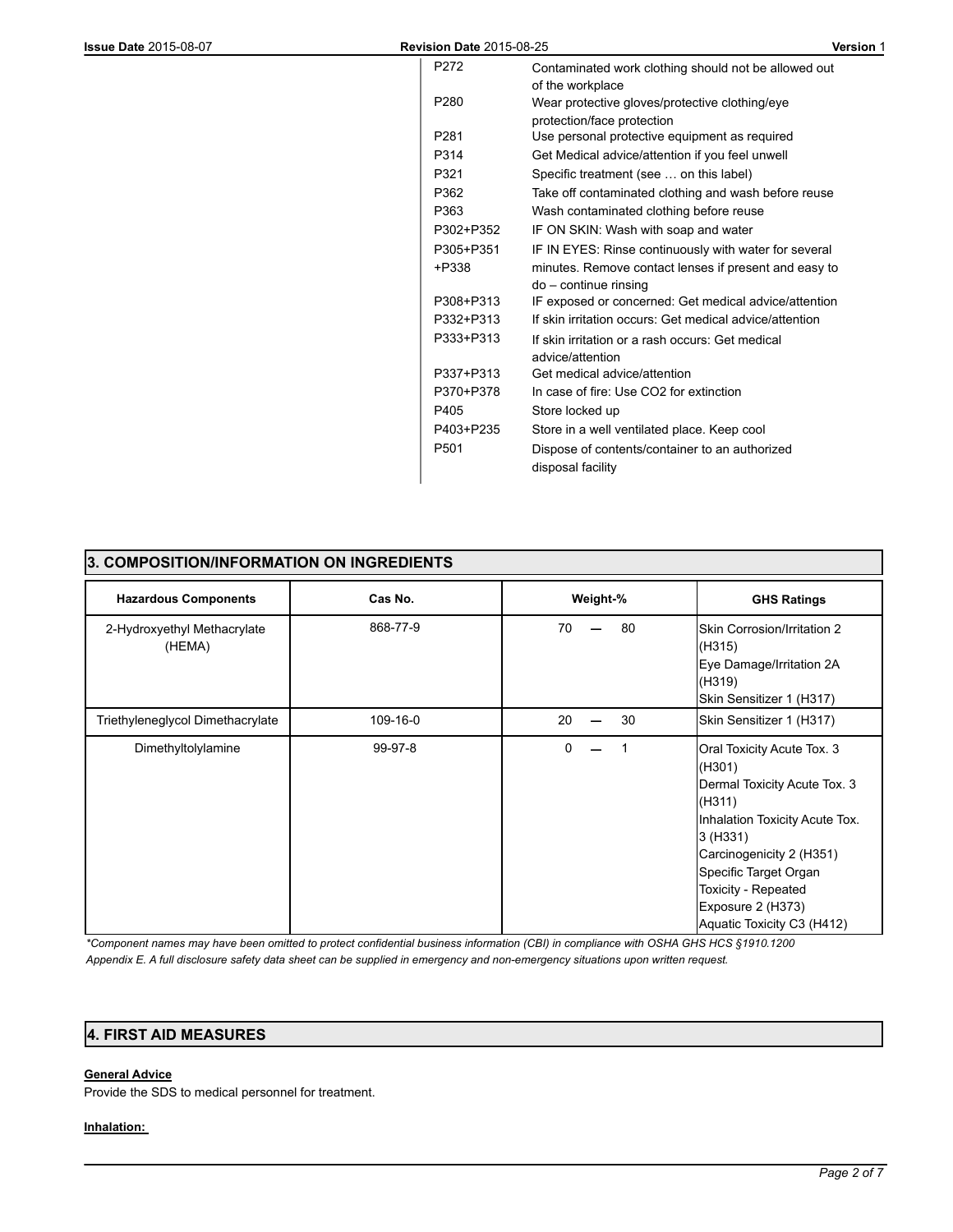Remove victim to fresh air. Seek immediate medical attention.

#### **Eye Contact:**

If product gets in the eyes, flush with lukewarm water for at least 15 minutes. If irritation occurs, contact a physician.

#### **Skin Contact:**

Rinse thoroughly with lukewarm water, followed by a thorough washing of the affected area with soap and water. If irritation, redness or swelling persists, contact a physician immediately.

#### **Clothing:**

Remove contaminated clothing, wash thoroughly before reuse.

#### **Ingestion:**

If ingested, do not induce vomiting. If product has been swallowed, drink plenty of water or milk IMMEDIATELY. If the patient is vomiting, continue to offer water or milk. Never give anything by mouth to an unconscious person. Provide an estimate of the time at which the material was ingested and the amount of the substance that was swallowed. Get medical attention immediately.

#### **Notes to Physician:**

This product contains N,N-Dimethyl-p-Toluidine at a low concentration (does not meet criteria for reporting in section 3). While complications from this component are not expected, the presence of this material in the body leads to formation of methemoglobin, which in sufficient concentration causes cyanosis. This is reversed spontaneously after termination of exposure. Treat cyanosis with supportive measures such as bed rest and oxygen inhalation. Thorough cleanse the entire contaminated area of the body. If extensive cyanosis is present, treat with methylene blue and vitamin B12.

# **5. FIRE-FIGHTING MEASURES**

#### **Suitable Extinguishing Media**

Chemical (alcohol-resistant) foam, dry chemical or carbon dioxide.

#### **Unsuitable Extinguishing Media**

Water spary or water stream may not be effective.

#### **Specific Hazards Arising from the Chemical**

High temperatures, inhibitor depletion, accidental impurities, or exposure to radiation or oxidizers may cause spontaneous polymerizing reaction generating heat/pressure. Closed containers may rupture or explode during a runaway polymerization. This product is a flammable liquid. Vapors of this product are heavier than air and may travel to a source of ignition and flash back to a leaking or open container. Vapor forms an explosive mixture with air.

#### **Hazardous Combustion Products**

Acrid smoke-fumes/carbon monoxide/carbon dioxide and perhaps other toxic vapors may be released during a fire involving this product.

# **Special Fire Fighting Procedures:**

Use a water spray or fog to reduce or direct vapors, and keep containers cool. Water may not be effective in actually extinguishing a fire involving this product. Do not enter fire area without proper protection. Fight fire from a safe location. Structural firefighters must wear SCBAs and full protective equipment. Heat/impurities may cause pressure to build and/or rupture closed containers, spreading fire, increasing risk of burns/injuries.

#### **Protective Equipment and Precautions for Firefighters**

Wear self-contained breathing apparatus for firefighting if necessary. Do not enter fire area without proper protection. Fight fire from safe distance/protected location. Heat/impurities may increase temperature/build pressure/rupture closed containers, spreading fire, increasing risk of burns/injuries. Use water spray to cool unopened containers. Pressure relief system may plug with solids creating risk of overpressure.

# **6. ACCIDENTAL RELEASE MEASURES**

#### **Personal Precautions, Protective Equipment and Emergency Procedures**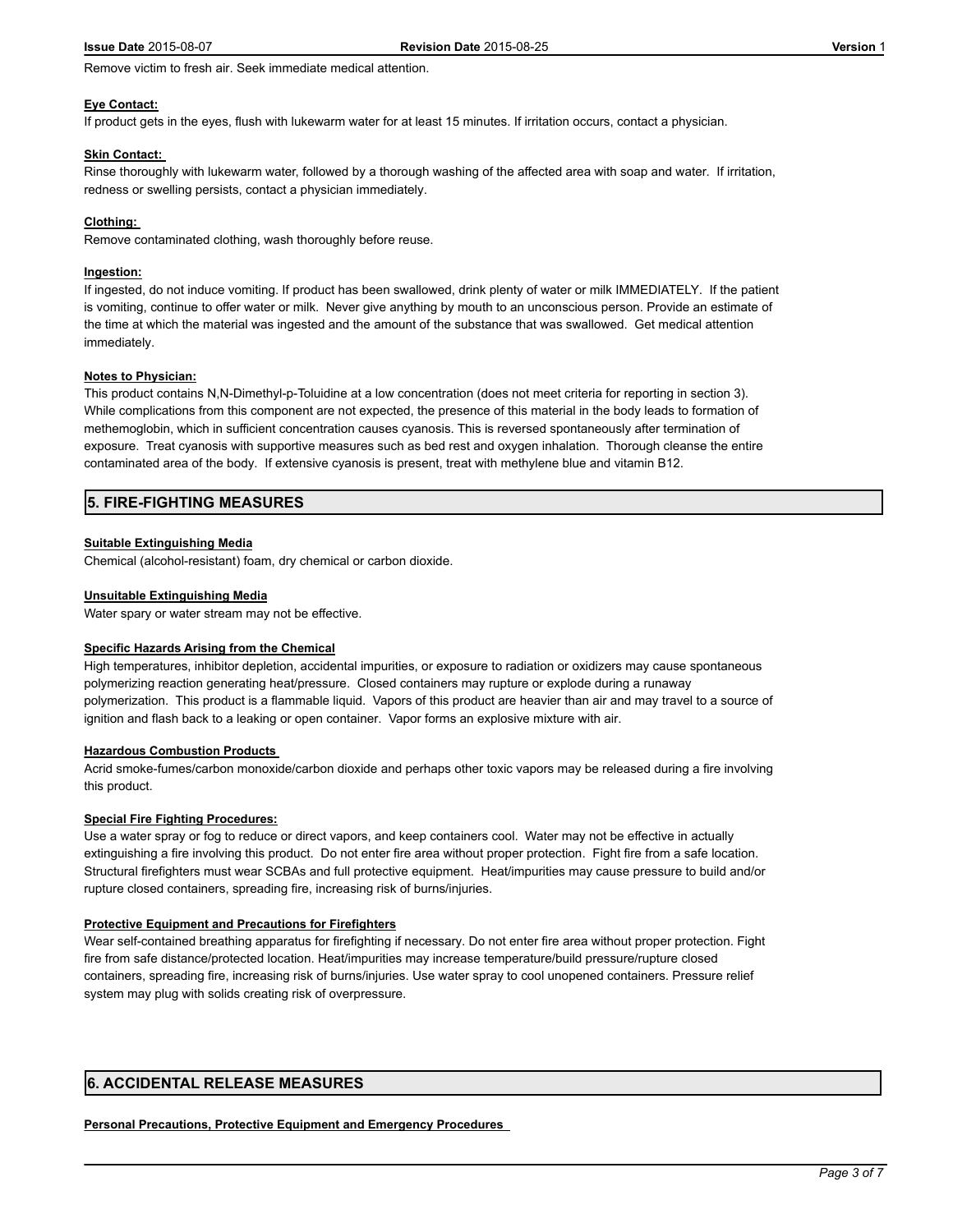#### **Personal Precautions**

Before cleaning any spill or leak, individuals must wear appropriate Personal Protective Equipment that is specified in section 8. Deny entry to all unprotected individuals. Remove any contaminated clothing and wash thoroughly before reuse.

#### **Environmental Precautions**

Extinguish all ignition sources. Keep spills and cleaning runoffs out of municipal sewers and open bodies of water. May contaminate water supplies/be harmful to aquatic organisms. May cause long-term adverse effects in the aquatic environment. US Regulations (CERCLA) require reporting spills and releases to soil, water and air in excess of reportable quantities. The toll free number for the US Coast Guard National Response Center is (800) 424-8802.

# **Methods and Material for Containment and Cleaning Up**

#### **Methods for Containment**

Prevent further leakage or spillage if safe to do so. Dike and contain spill with inert material (e.g. sand or earth). May contaminate water supply.

#### **Methods for Cleaning Up**

Maximize ventilation (open doors and windows) and secure all sources of ignition. Use good, local ventilation with a minimum capture velocity of 100 ft/min (30 m/min) at point of product release. Place into appropriate closed container(s) for disposal in accordance with local, state and federal regulations. Wash all affected areas with plenty of warm water and soap.

# **7. HANDLING AND STORAGE**

#### **Precautions for Safe Handling**

#### **Advice on Safe Handling**

Keep away from heat, sparks, and flame. Keep container closed after each use. Do NOT use localized heat source such as band heaters to heat/melt product. Do NOT use steam. Hot boxes or hot rooms are recommended for heating the product, which can be set at a maximum temperature of 60°C/140°F. Avoid contact with skin, eyes and clothing. Use good personal hygiene and housekeeping. After use, wash hands and exposed skin with soap and water. Do not eat, drink, or smoke while handling product. Observe precautions found on label. Keep away from heat, sparks, and flame. Keep container closed after each use. Ground and bond all containers when transferring. Refer to Section 8 for suggested exposure controls and personal protection. Observe precautions found on label

#### **Conditions for Safe Storage, Including any Incompatibilities**

#### **Storage Conditions**

Store containers in a cool, dry location, away from direct sunlight, heat, sparks, flame, other light sources, or sources of intense heat. Store in accordance with National Fire Protection Association recommendations. Check inhibitor levels periodically, adding to the bulk material if needed. Maintain at a minimum, the original 2-inch headspace in the product container and do not blanket or mix with oxygen-free gas as it renders the inhibitor ineffective. Vapors are uninhibited and may form polymers in vents or flame arresters, resulting in blockage of vents. Product residue may remain in empty containers. Observe all label precautions until the container is cleaned, reconditioned, or destroyed.

#### **Incompatible Materials**

Strong oxidizers, strong reducers, free radical initiators, inert gases, oxygen scavengers.

| <b>8. EXPOSURE CONTROLS/PERSONAL PROTECTION</b>   |                             |                              |                              |  |
|---------------------------------------------------|-----------------------------|------------------------------|------------------------------|--|
| Chemical Name / CAS No.                           | <b>OSHA Exposure Limits</b> | <b>ACGIH Exposure Limits</b> | <b>Other Exposure Limits</b> |  |
| 2-Hydroxyethyl Methacrylate<br>(HEMA)<br>868-77-9 |                             |                              |                              |  |
| Triethyleneglycol<br>Dimethacrylate<br>109-16-0   |                             |                              |                              |  |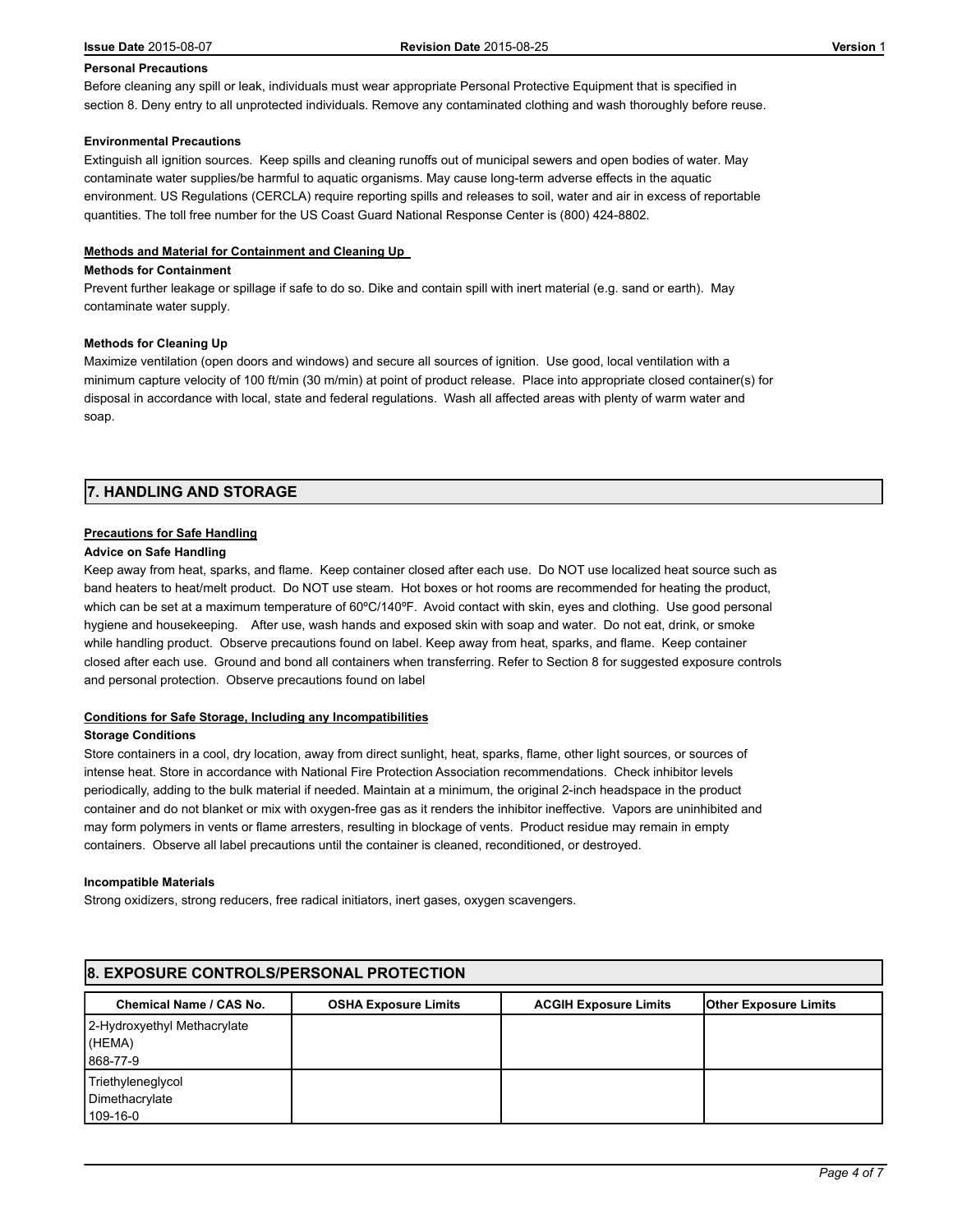Dimethyltolylamine

99-97-8

# **Engineering Controls**

Use local explosion-proof ventilation that is adequate to keep employee exposure to airborne concentrations below exposure limits. Please refer to the ACGIH document, Industrial Ventilation, A Manual of Recommended Practices, most recent edition, for details.

#### **Personnel Protective Equipment (PPE)**

#### **Respiratory Protection**

A respirator should be worn whenever workplace conditions warrant a respirators use. None required if airborne concentrations are maintained below the exposure limit listed above. If necessary, use only respiratory protection authorized per U.S. OSHA's requirement in 29 CFR §1910.134 or other appropriate governing standard.

#### **Eye/Face Protection**

Wear safety glasses, chemical goggles when splashing is possible, when dealing with this material. If necessary, refer to U.S. OSHA 29 CFR §1910.133, or other appropriate governing standard. Ensure that an eyewash station, sink or washbasin is available in case of exposure to eyes.

#### **Skin and Body Protection**

Complete suit protecting against chemicals, the type of protective equipment must be selected according to the concentration and amount of the dangerous substance at the specific workplace. Handle with gloves. Gloves must be inspected prior to use. Use proper glove removal technique (without touching glove's outer surface) to avoid skin contact with this product. Dispose of contaminated gloves after use in accordance with applicable laws and good laboratory practices. Wash and dry hands.

Full contact: Splash contact: Material: Nitrile rubber Material: Nitrile rubber Break through time: 480 min Break through time: 120 min

Minimum layer thickness: 0.4 mm Minimum layer thickness: 0.11 mm

#### **General Hygiene Considerations**

Handle in accordance with good industrial hygiene and safety practice. Wash thoroughly after handling. An eyewash station and a safety shower are recommended. Food, beverages, and tobacco products should not be carried, stored, or consumed where this material is in use. Wash hands thoroughly before eating, drinking, or smoking.

# **9. PHYSICAL AND CHEMICAL PROPERTIES**

**Autoignition Temperature:** N/A **Evaporation Rate**

**Flammable Limit (Air Volume %,** 0% **Lower / Upper)**

**Boiling Range (low - high):** 67°C **Specific Gravity:** 158.449782958 **Appearance:** Clear **Physical State:** Liquid

**Odor:** Odorless **Flash Point:** 198 F.92 C

# **10. STABILITY AND REACTIVITY**

Note: Materials listed as stable may become unstable up depletion of inhibitors (such as mequinol or hydroquinone), contact the manufacturer for exact levels and instructions on inhibitor maintenance.

#### **Material stability**

**Stable**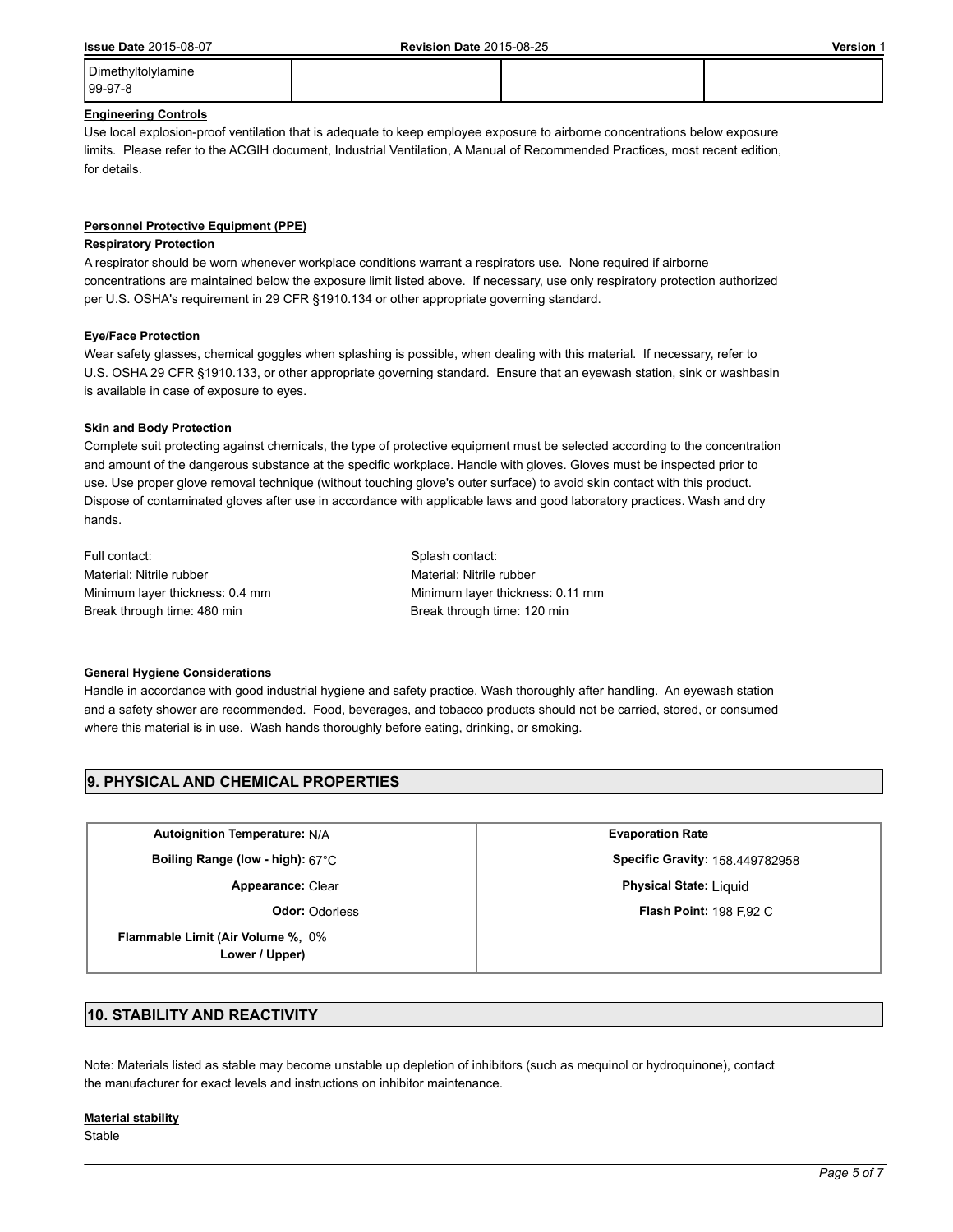# No data available

#### **Hazardous decomposition products**

No data available

#### **Possibility of hazardous reactions**

Hazardous polymerization may occur.

# **11. TOXICOLOGICAL INFORMATION**

# **Mixture Toxicity**

**Component Toxicity**

99-97-8 Dimethyltolylamine Oral: 1,650 mg/kg (Rat) Dermal: 500 mg/kg (Rat) Inhalation: 1,400 mg/m3 (Rat)

**Ingestion Routes of Exposure**

**No data available Target Organs**

**Effects of Overexposure**

# **Product Components Listed as Carcinogenic**

CAS Number **Description Description CAS Number Carcinogen Rating** 99-97-8 Dimethyltolylamine 0.1 to 1.0%

Dimethyltolylamine: DMPT is known to the State of California to be a carcinogen, and is a Prop. 65 listed chemical. DMPT is a listed carcinogen by NTP DMPT is not listed as a carcinogen by IARC, and ACGIH

# **12. ECOLOGICAL INFORMATION**

#### **Component Ecotoxicity**

2-Hydroxyethyl Methacrylate (HEMA) 96 Hr LC50 Pimephales promelas: 213 - 242 mg/L [flow-through]; 96 Hr LC50 Pimephales promelas: 227 mg/L Dimethyltolylamine 96 Hr LC50 Pimephales promelas: 42 - 50.5 mg/L [flow-through] **13. DISPOSAL CONSIDERATIONS**

#### **Waste Treatment Methods**

#### **Disposal of Wastes**

It is the responsibility of the generator to determine at the time of disposal whether the product meets the criteria of a hazardous waste. When discarded as shipped it is a hazardous waste by the EPA under RCRA. After addition of excess inhibitor, dispose waste material in accordance with Federal, State, and Local regulations. Comply with all applicable federal, state and local regulations. Waste disposal options include landfilling solids at permitted sites. Incinerate in a chemical incinerator equipped with an afterburner and scrubber. Use registered transporters.

#### **Contaminated Packaging**